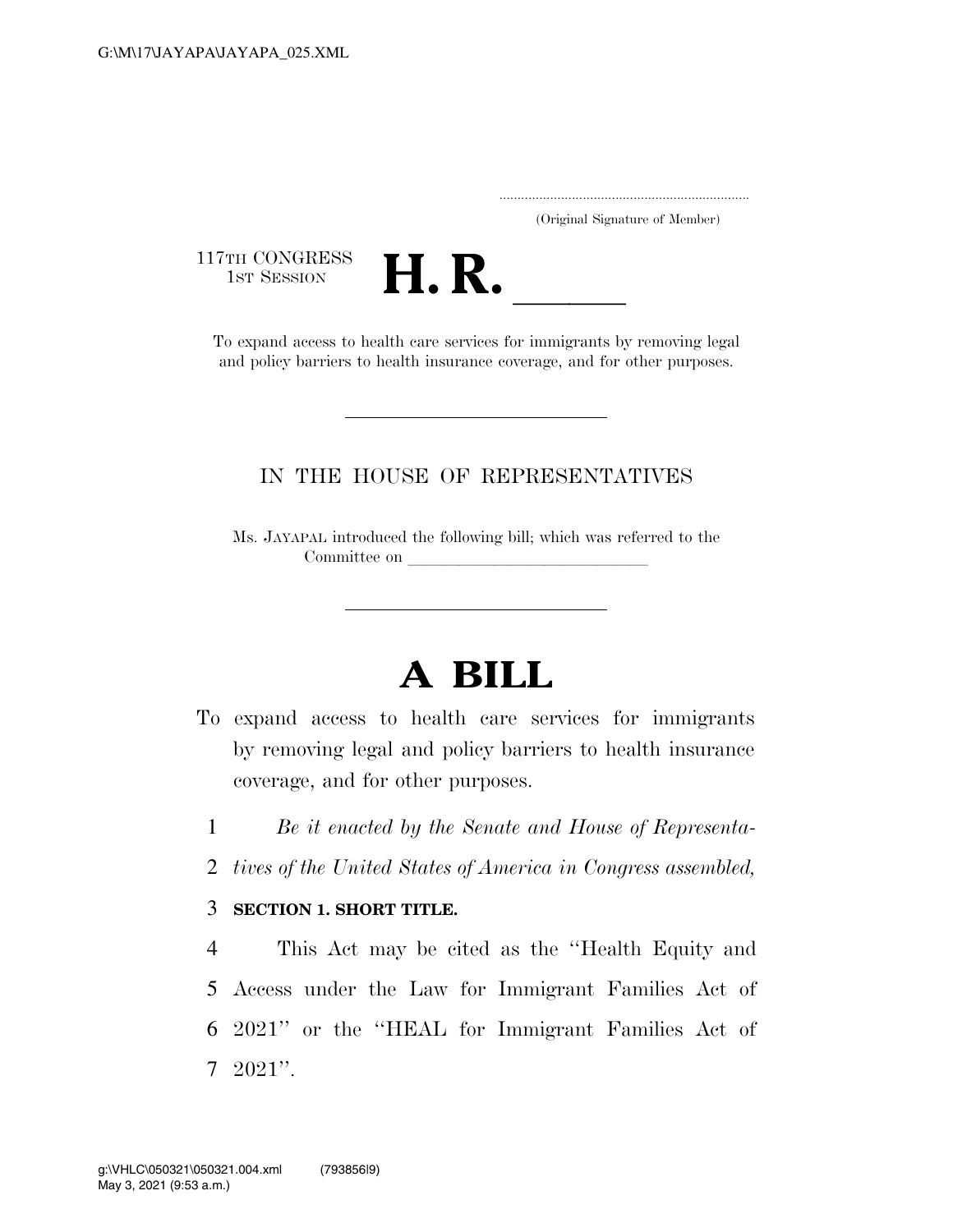$\mathfrak{D}$ 

## **SEC. 2. FINDINGS; PURPOSE.**

(a) FINDINGS.—Congress finds as follows:

 (1) Health insurance coverage reduces harmful racial, economic, gender, and health inequities by al- leviating cost barriers to, and increasing utilization of, necessary health care services, especially among low-income and underserved populations.

 (2) Based solely on their immigration status, many immigrants and their families face legal and policy restrictions on their ability to obtain afford- able health insurance coverage through Medicaid, the Children's Health Insurance Program (CHIP), and the health insurance exchanges.

 (3) Lack of health insurance coverage contrib- utes to persistent inequities in the prevention, diag- nosis, and treatment of health conditions. This leads to negative health outcomes for immigrants and their families, especially Black, Indigenous, Latinx, Asian, Pacific Islander, and other Immigrants of Color.

 (4) Black immigrant women often cite cost as a major barrier to health care. Many who are un- documented forgo doctor visits altogether due to the financial burden in addition to consistent racial bias by medical practitioners and racism in health care.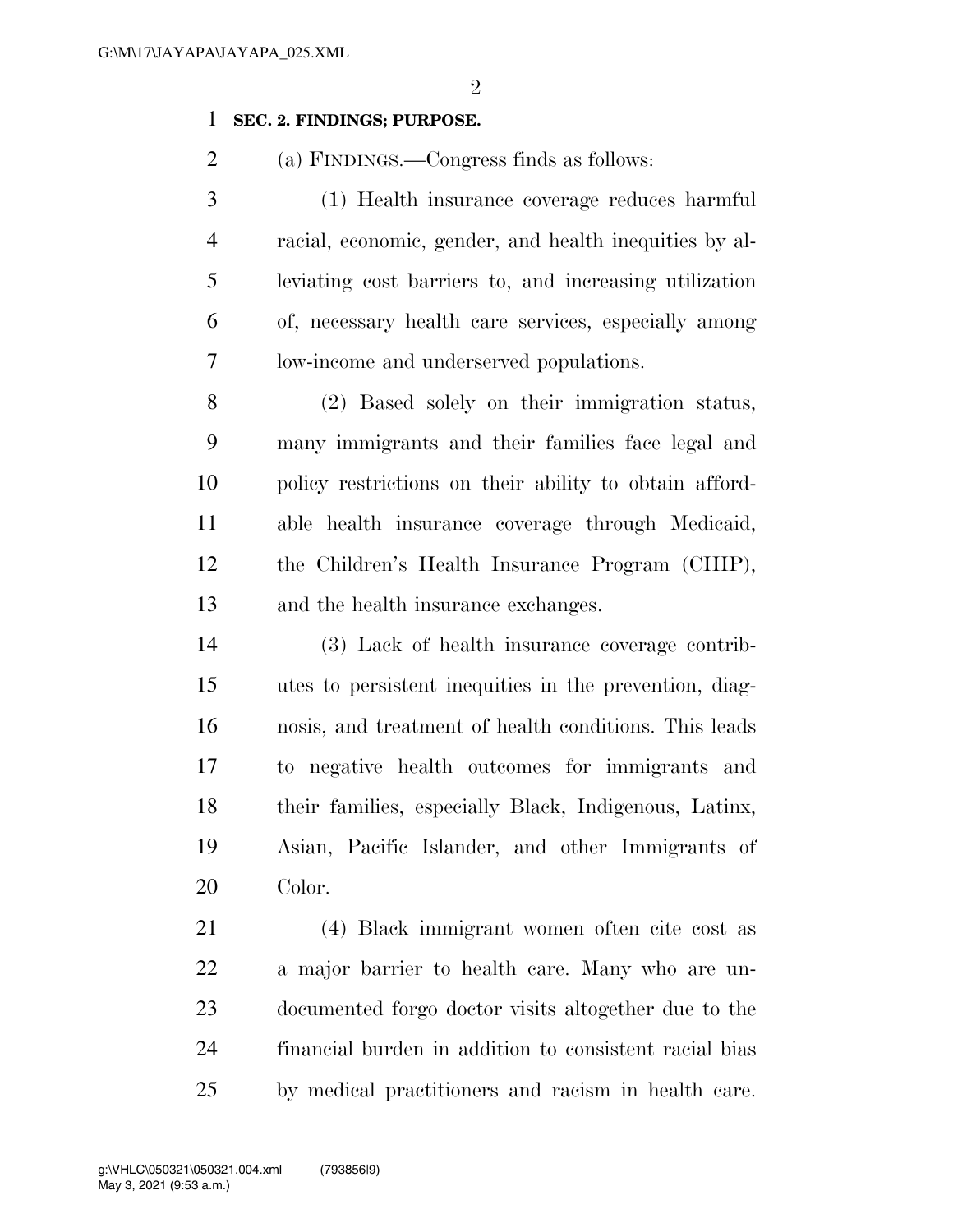(5) Nearly half of immigrant women are of re- productive age. Immigrant women, lesbian, gay, bi- sexual, transgender, and queer (LGBTQ) immi- grants, and immigrants with disabilities dispropor- tionately live in households with low incomes and lack health insurance coverage. Legal and policy bar- riers to affordable health insurance coverage signifi- cantly exacerbate their risk of negative pregnancy- related and other reproductive and sexual health outcomes, with lasting health and economic con- sequences for immigrant women, LGBTQ immi- grants, immigrants with disabilities, and their fami-13 lies and society as a whole.

 (6) Immigrants who identify as LGBTQ experi- ence compounding discrimination from health care providers and systems based on race and ethnicity, primary language, immigration status, sexual ori- entation, and gender identity. Nearly one in five transgender patients have been refused care due to their gender non-conforming status, and providers have denied care to undocumented immigrants be- cause of immigration status. These inequities are ex- acerbated by legal and policy barriers that restrict access to health coverage on the basis of immigra-tion status, exposing LGBTQ immigrant commu-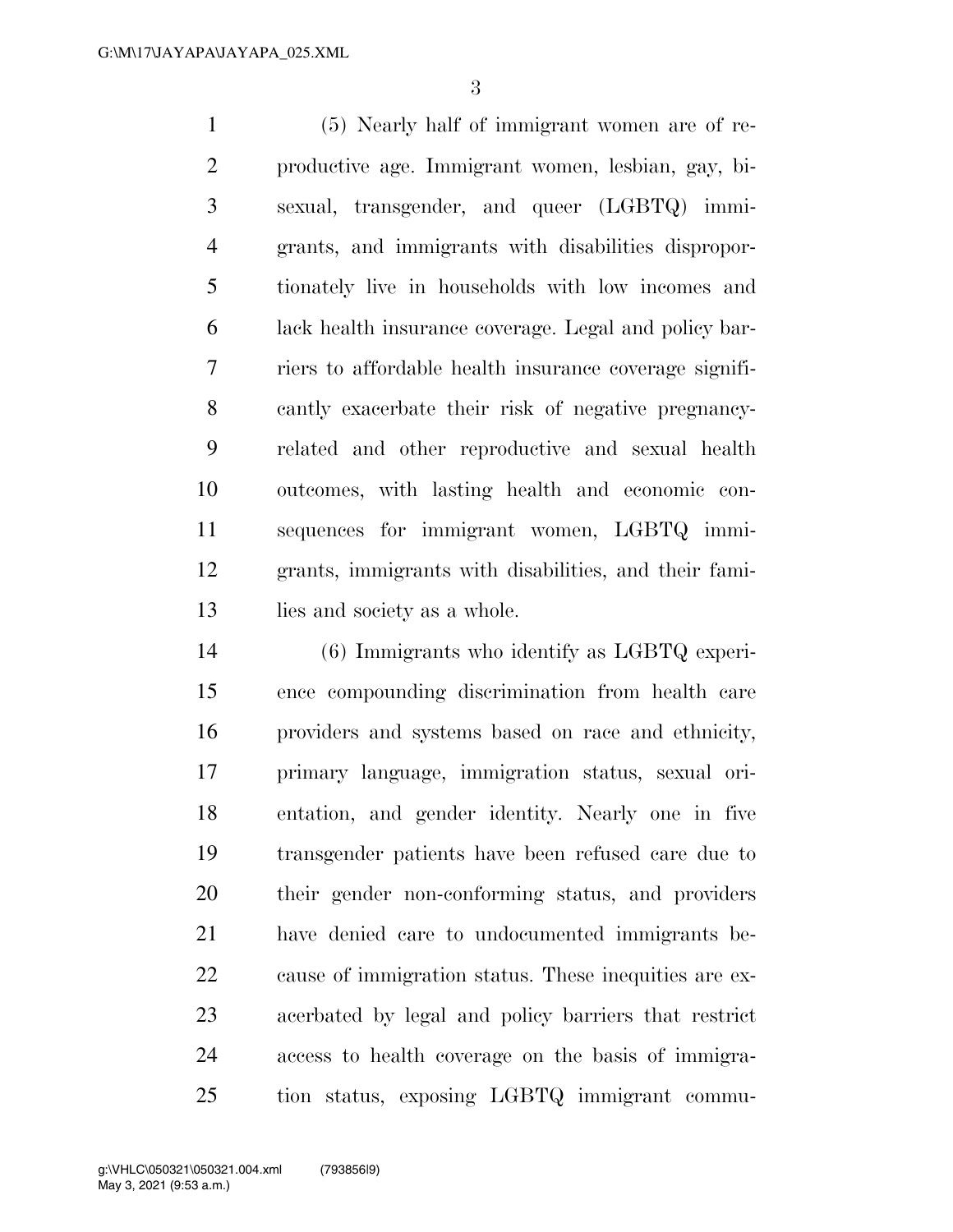nities to disproportionate gaps in affordable, com- prehensive health care. These compounding barriers are especially harmful for LGBTQ immigrants who are escaping interpersonal and state violence due to their sexual orientation and gender identity.

 (7) Denying health insurance coverage or im- posing waiting periods for health insurance coverage on the basis of immigration status unfairly hinders immigrants' ability to reach and maintain their opti- mal levels of health and undermines the economic well-being of their families.

 (8) International human rights standards hold that governments have an affirmative obligation to ensure that everyone, including immigrants, can ac- cess safe, respectful, culturally and linguistically ap- propriate, and high-quality pregnancy-related care, including postpartum care, free from discrimination or violence. Medicaid is the nation's single largest payer for pregnancy-related care. Nevertheless, bar- riers to health coverage persist for pregnant and postpartum people, particularly immigrants.

 (9) Immigrants—especially Black, Indigenous, Latinx, Asian, and Pacific Islander immigrants—are among those most harmed by the United States' pregnancy-related morbidity and mortality epidemic,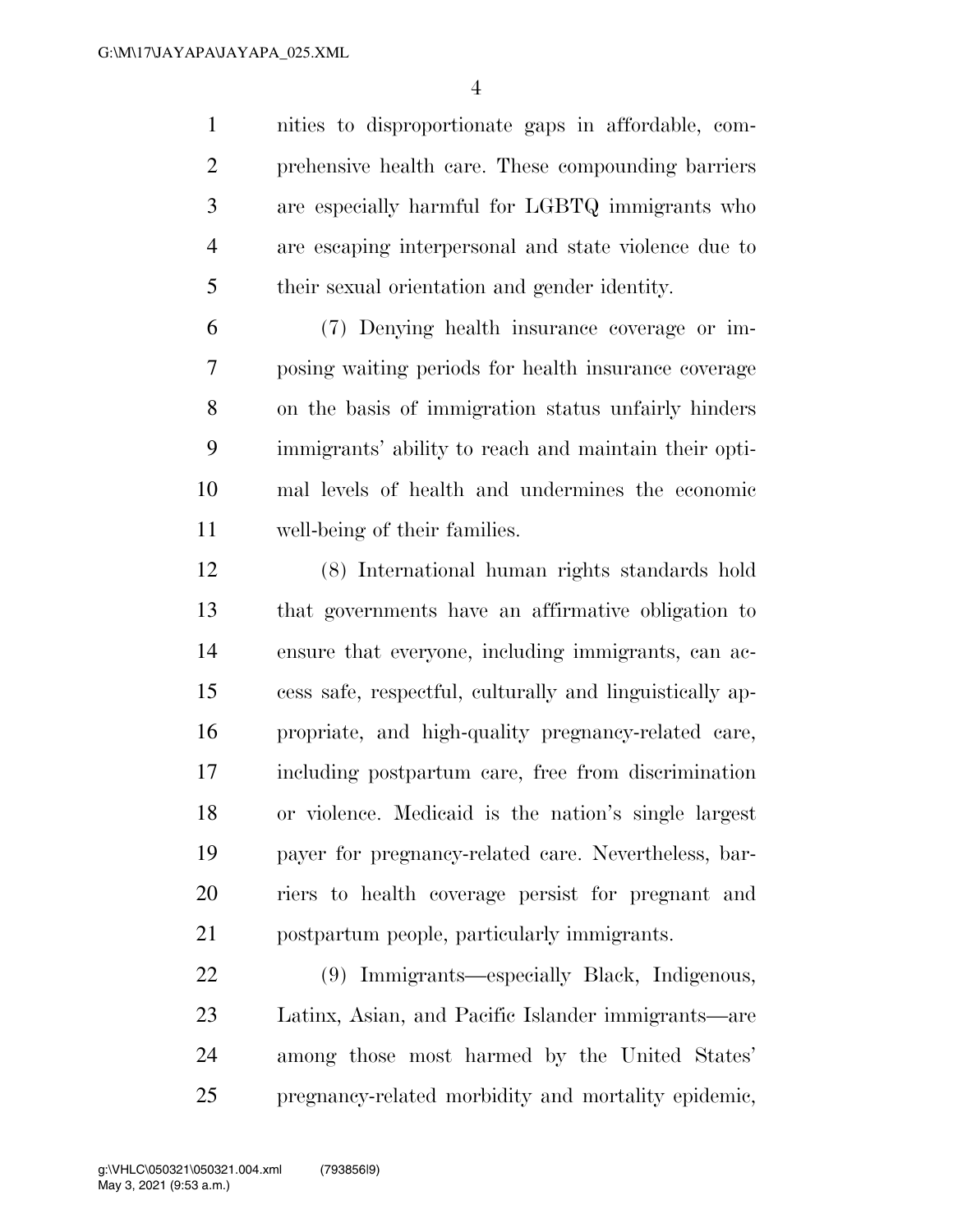which is the worst among high-income nations. Black people are nearly four times more likely than white people to suffer pregnancy-related death, and twice as likely to suffer maternal morbidity. Indige- nous people are two and a half times more likely than white people to die from a pregnancy-related death. The majority of United States pregnancy-re- lated deaths are preventable. Lack of access to health care, immigration status, poverty, and expo- sure to racism, sexism, and xenophobia in and be- yond the health care system contribute to the dis- proportionately high number of pregnancy-related deaths among BIPOC birthing and postpartum peo- ple. Unnecessary barriers that limit pregnant and postpartum immigrants' access to health care under-mine their health, safety, and human rights.

 (10) One in seven United States residents is foreign-born, approximately one in four children in the United States has at least one immigrant par- ent, and the population of immigrant families in the United States is expected to continue to grow in the coming years. It is therefore in our collective public health and economic interest to remove legal and policy barriers to affordable health insurance cov-erage that are based on immigration status.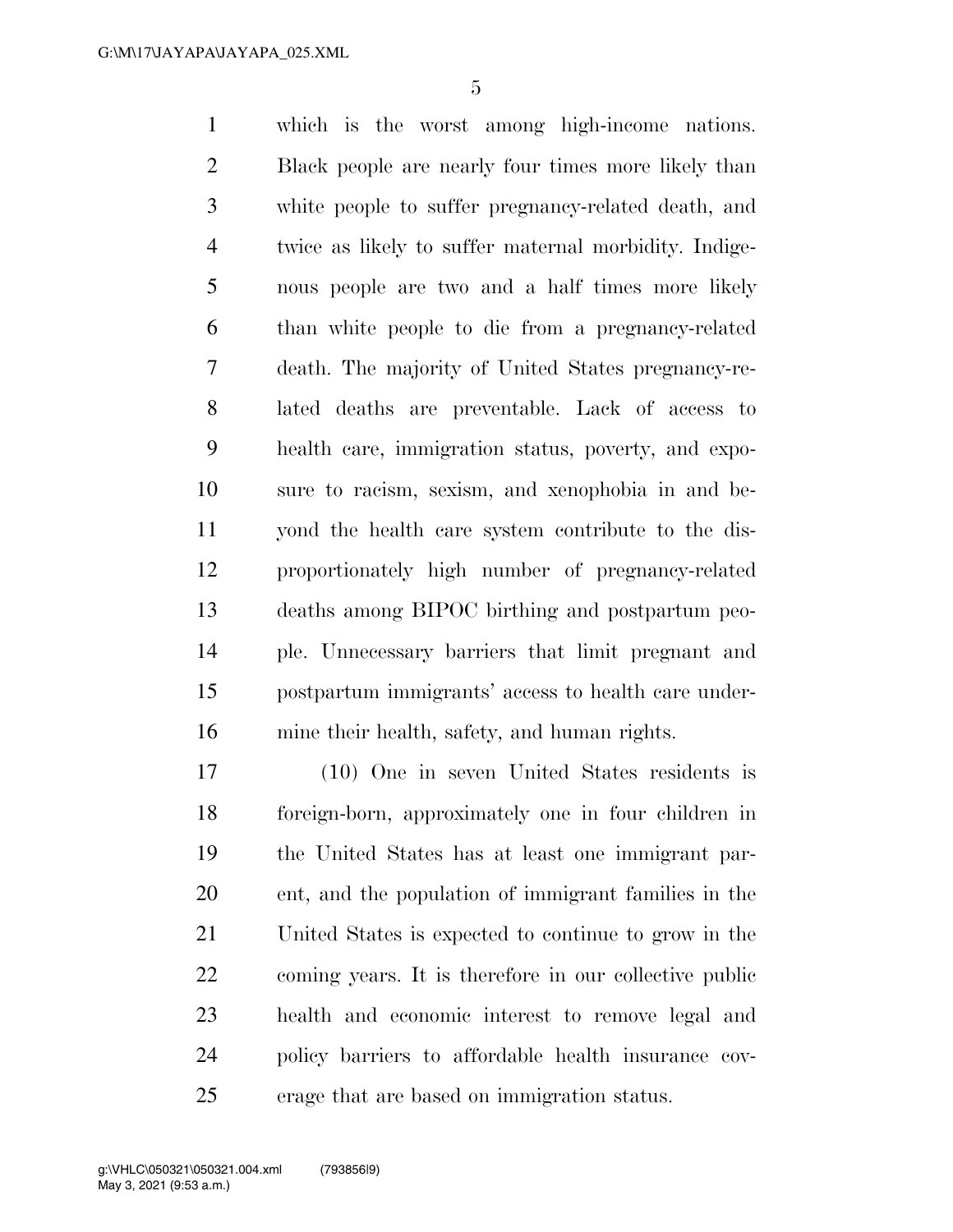(11) Although individuals granted relief under the Deferred Action for Childhood Arrivals (DACA) program are authorized to live and work in the United States, they have been unfairly excluded from the definitions of lawfully present and lawfully residing for purposes of health insurance coverage provided through the Department of Health and Human Services, including Medicaid, CHIP, and the health insurance exchanges.

 (12) Since immigration law evolves constantly, new immigration categories for individuals with fed- erally authorized presence in the United States may be created.

 (13) Some States continue to unwisely restrict Medicaid access for immigrants who have long re- sided in the United States, fueling significant health inequities and increasing health care costs for indi-viduals and the public.

 (14) Congress restored Medicaid eligibility for individuals living in the United States under the Compacts of Free Association as part of bipartisan legislation in December 2020 and should build on that success by ensuring all immigrants can access care.

(b) PURPOSE.—It is the purpose of this Act to—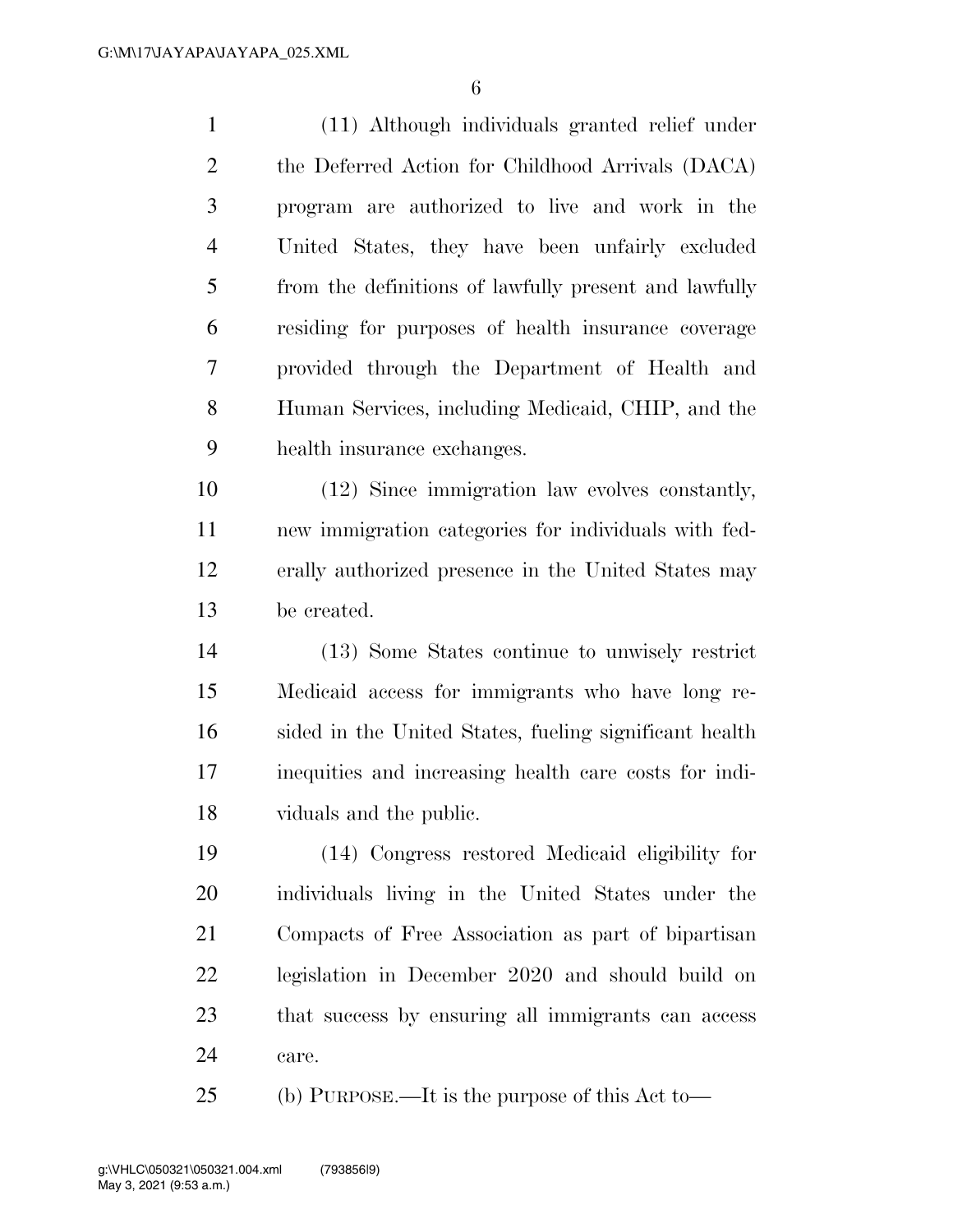| $\mathbf{1}$   | (1) ensure that all individuals who are lawfully       |
|----------------|--------------------------------------------------------|
| $\overline{2}$ | present in the United States are eligible for all fed- |
| 3              | erally funded health care programs;                    |
| $\overline{4}$ | (2) advance the ability of undocumented indi-          |
| 5              | viduals to obtain health insurance coverage through    |
| 6              | the health insurance exchanges established under       |
| 7              | part II of the Patient Protection and Affordable       |
| 8              | Care Act, Public Law 111-148;                          |
| 9              | (3) eliminate the authority for States to restrict     |
| 10             | Medicaid eligibility for lawful permanent residents;   |
| 11             | and                                                    |
| 12             | (4) eliminate other barriers to accessing Med-         |
|                |                                                        |
| 13             | icaid, CHIP, and other medical assistance.             |
| 14             | SEC. 3. REMOVING BARRIERS TO HEALTH COVERAGE FOR       |
| 15             | LAWFULLY RESIDING INDIVIDUALS.                         |
| 16             | (a) MEDICAID.—Section $1903(v)(4)$ of the Social Se-   |
| 17             | curity Act (42 U.S.C. $1396b(v)(4)$ ) is amended—      |
| 18             | (1) by amending subparagraph $(A)$ to read as          |
| 19             | follows:                                               |
| 20             | "(A) Notwithstanding sections $401(a)$ ,               |
| 21             | $402(b)$ , $403$ , and $421$ of the Personal Responsi- |
| 22             | bility and Work Opportunity Reconciliation Act         |
| 23             | of 1996, a State shall provide medical assist-         |
| 24             | ance under this title, to individuals who are          |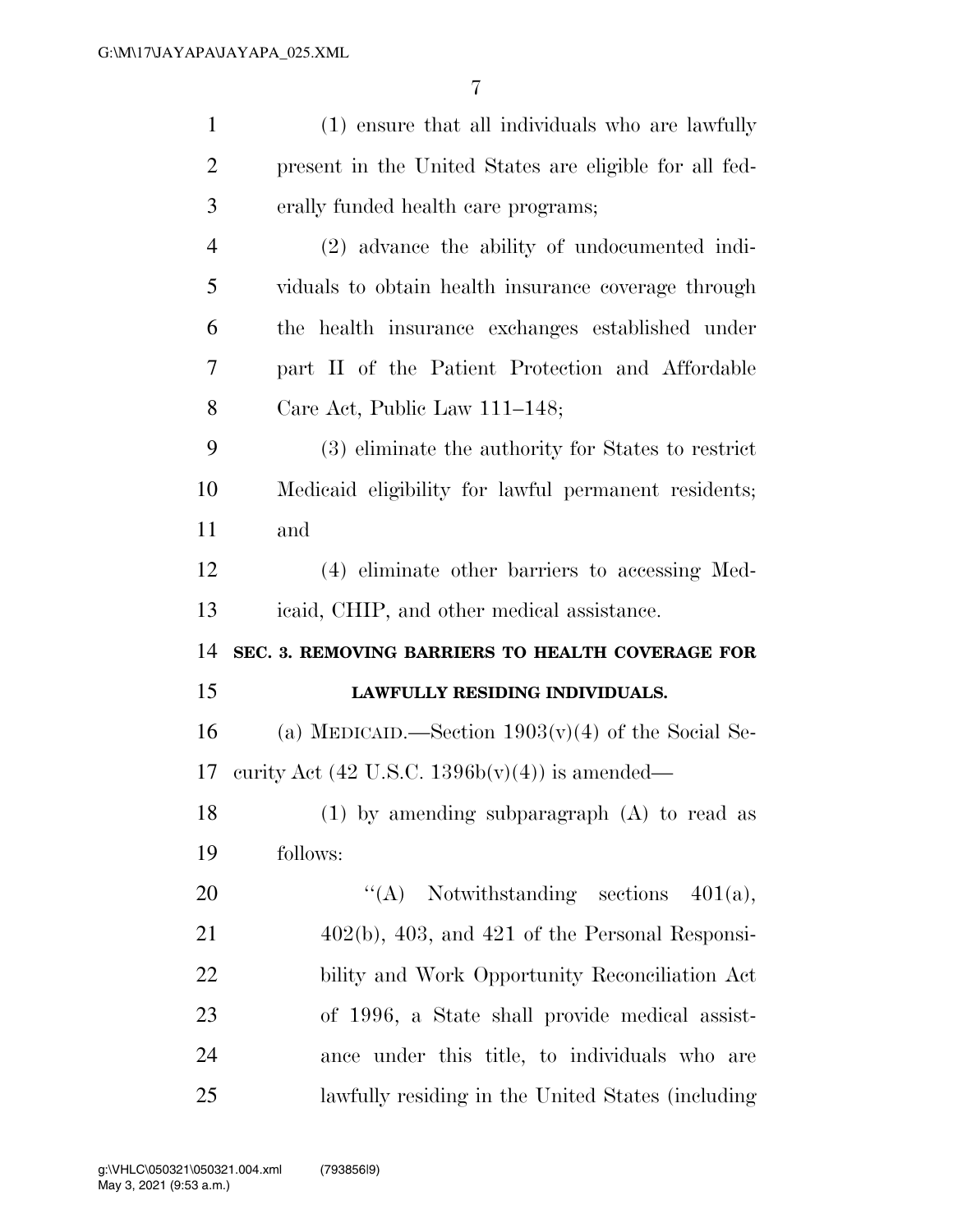| $\mathbf{1}$   | individuals described in paragraph (1), battered   |
|----------------|----------------------------------------------------|
| $\overline{2}$ | individuals described in section $431(e)$ of such  |
| 3              | Act, and individuals with an approved or pend-     |
| $\overline{4}$ | ing application for deferred action or other fed-  |
| 5              | erally authorized presence), if they otherwise     |
| 6              | meet the eligibility requirements for medical as-  |
| 7              | sistance under the State plan approved under       |
| 8              | this title (other than the requirement of the re-  |
| 9              | ceipt of aid or assistance under title IV, supple- |
| 10             | mental security income benefits under title        |
| 11             | XVI, or a State supplementary payment).";          |
| 12             | $(2)$ by amending subparagraph $(B)$ to read as    |
|                |                                                    |
| 13             | follows:                                           |
| 14             | "(B) No debt shall accrue under an affi-           |
| 15             | davit of support against any sponsor of an indi-   |
| 16             | vidual provided medical assistance under sub-      |
| 17             | paragraph $(A)$ on the basis of provision of as-   |
| 18             | sistance to such individual and the cost of such   |
| 19             | assistance shall not be considered as an unreim-   |
| 20             | bursed cost."; and                                 |
| 21             | $(3)$ in subparagraph $(C)$ —                      |
| 22             | (A) by striking "an election by the State          |
| 23             | under subparagraph $(A)$ " and inserting "the      |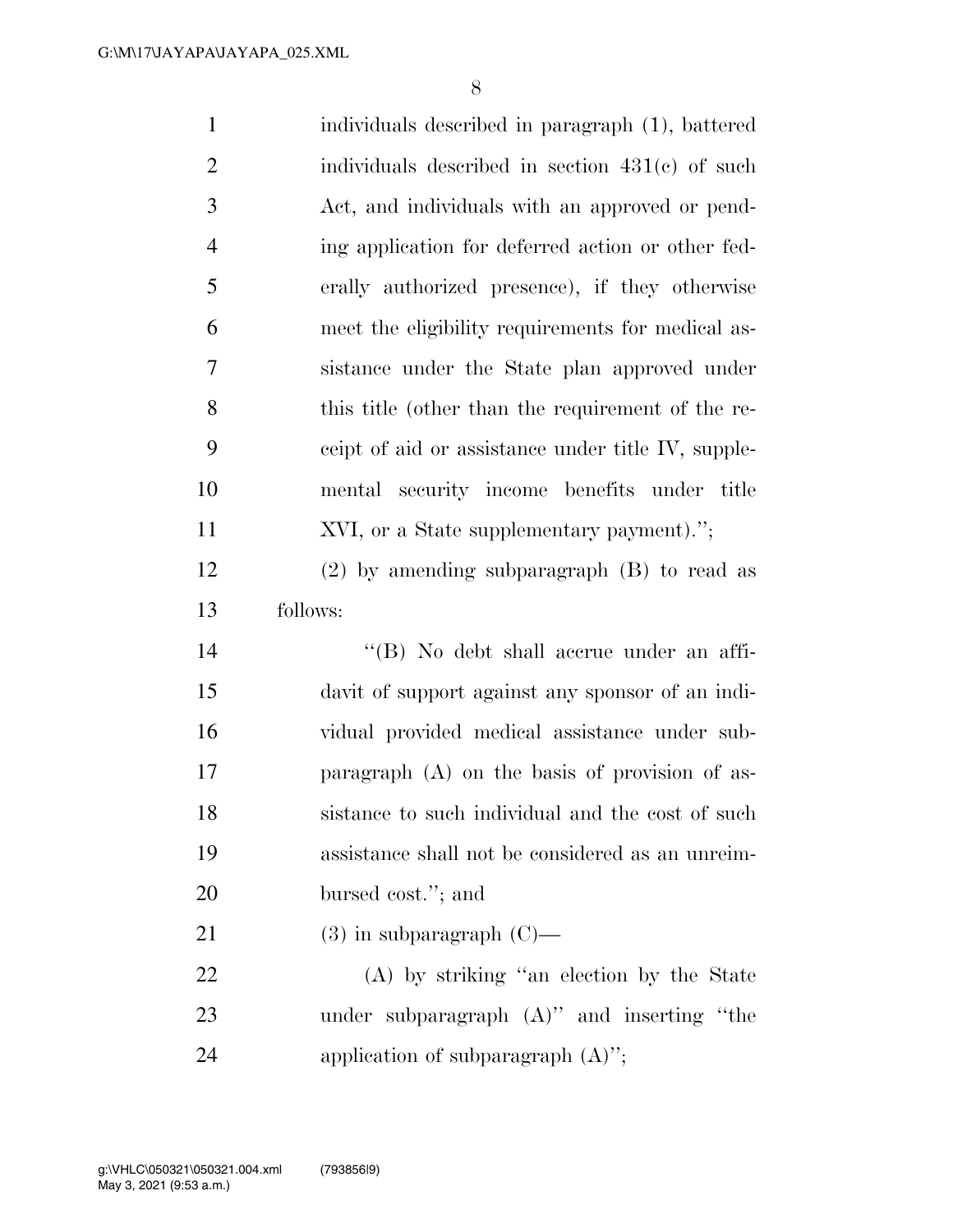| $\mathbf{1}$   | (B) by inserting "or be lawfully present"                                 |
|----------------|---------------------------------------------------------------------------|
| $\overline{2}$ | after "lawfully reside"; and                                              |
| 3              | (C) by inserting "or present" after "law-                                 |
| $\overline{4}$ | fully residing" each place it appears.                                    |
| 5              | (b) CHIP.—Subparagraph (N) of section $2107(e)(1)$                        |
| 6              | of the Social Security Act $(42 \text{ U.S.C. } 1397 \text{gg}(e)(1))$ is |
| 7              | amended to read as follows:                                               |
| 8              | "(N) Paragraph $(4)$ of section 1903(v) (re-                              |
| 9              | lating to lawfully present individuals).".                                |
| 10             | (c) EFFECTIVE DATE.-                                                      |
| 11             | (1) IN GENERAL.—Except as provided in para-                               |
| 12             | graph $(2)$ , the amendments made by this section                         |
| 13             | shall take effect on the date of enactment of this Act                    |
| 14             | and shall apply to services furnished on or after the                     |
| 15             | date that is 90 days after such date of enactment.                        |
| 16             | (2) EXCEPTION IF STATE LEGISLATION RE-                                    |
| 17             | QUIRED.—In the case of a State plan for medical as-                       |
| 18             | sistance under title XIX, or a State child health plan                    |
| 19             | under title XXI, of the Social Security Act which the                     |
| 20             | Secretary of Health and Human Services determines                         |
| 21             | requires State legislation (other than legislation ap-                    |
| <u>22</u>      | propriating funds) in order for the plan to meet the                      |
| 23             | additional requirements imposed by the amendments                         |
| 24             | made by this section, the respective State plan shall                     |
| 25             | not be regarded as failing to comply with the re-                         |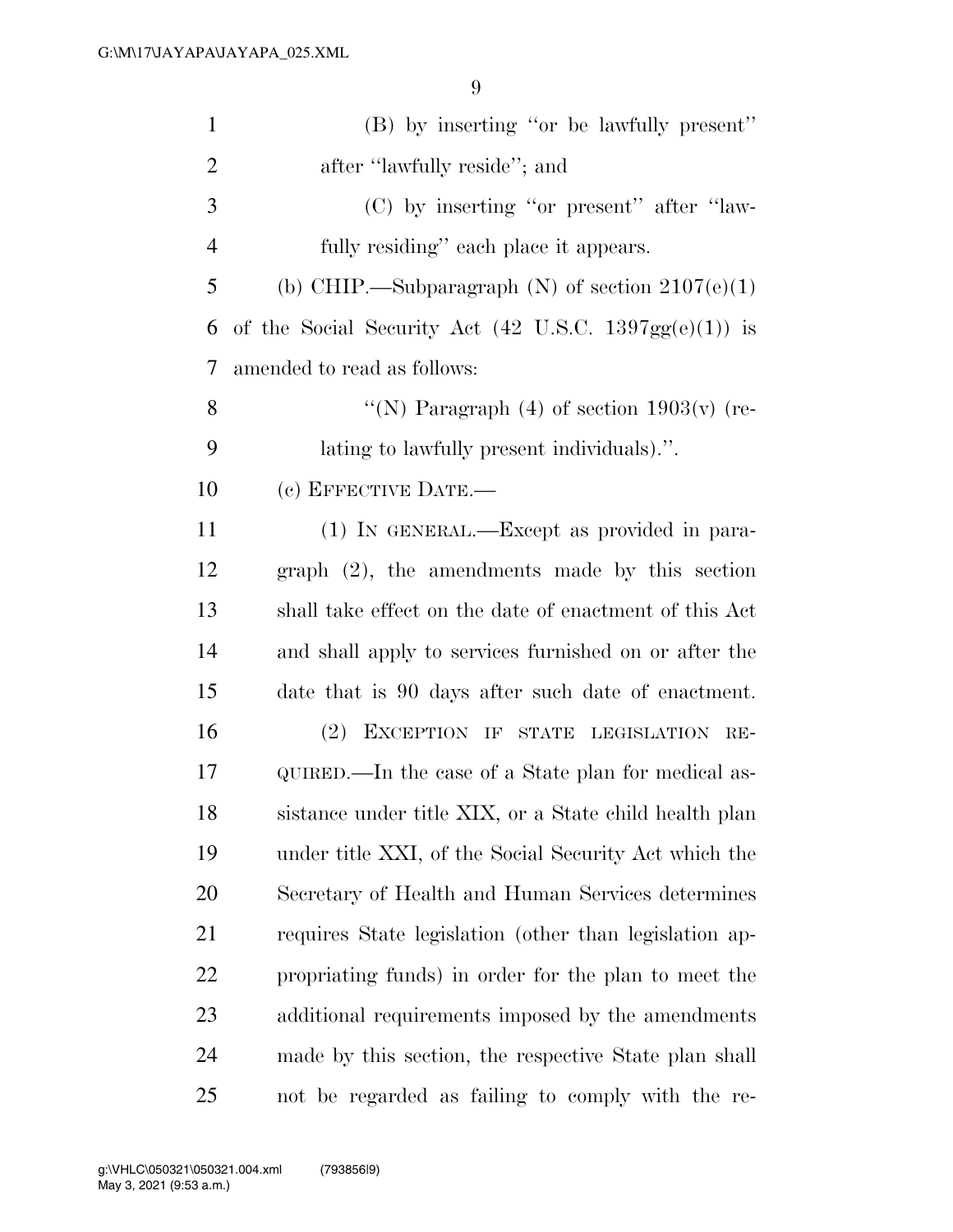| $\mathbf{1}$   | quirements of such title solely on the basis of its          |
|----------------|--------------------------------------------------------------|
| $\overline{2}$ | failure to meet these additional requirements before         |
| 3              | the first day of the first calendar quarter beginning        |
| $\overline{4}$ | after the close of the first regular session of the          |
| 5              | State legislature that begins after the date of enact-       |
| 6              | ment of this Act. For purposes of the previous sen-          |
| 7              | tence, in the case of a State that has a 2-year legis-       |
| 8              | lative session, each year of such session shall be           |
| 9              | deemed to be a separate regular session of the State         |
| 10             | legislature.                                                 |
| 11             | SEC. 4. CONSISTENCY IN HEALTH INSURANCE COVERAGE             |
|                |                                                              |
| 12             | INDIVIDUALS WITH FEDERALLY<br>AU-<br>FOR                     |
| 13             | PRESENCE,<br><b>INCLUDING</b><br>DE-<br><b>THORIZED</b>      |
| 14             | <b>FERRED ACTION.</b>                                        |
| 15             | (a) IN GENERAL.—For purposes of eligibility under            |
| 16             | any of the provisions described in subsection (b), all indi- |
|                | 17 viduals granted federally authorized presence in the      |
|                | 18 United States shall be considered to be lawfully present  |
| 19             | in the United States.                                        |
| 20             | (b) PROVISIONS DESCRIBED.—The provisions de-                 |
| 21             | scribed in this subsection are the following:                |
| 22             | (1) EXCHANGE ELIGIBILITY.—Section 1411 of                    |

U.S.C. 18031).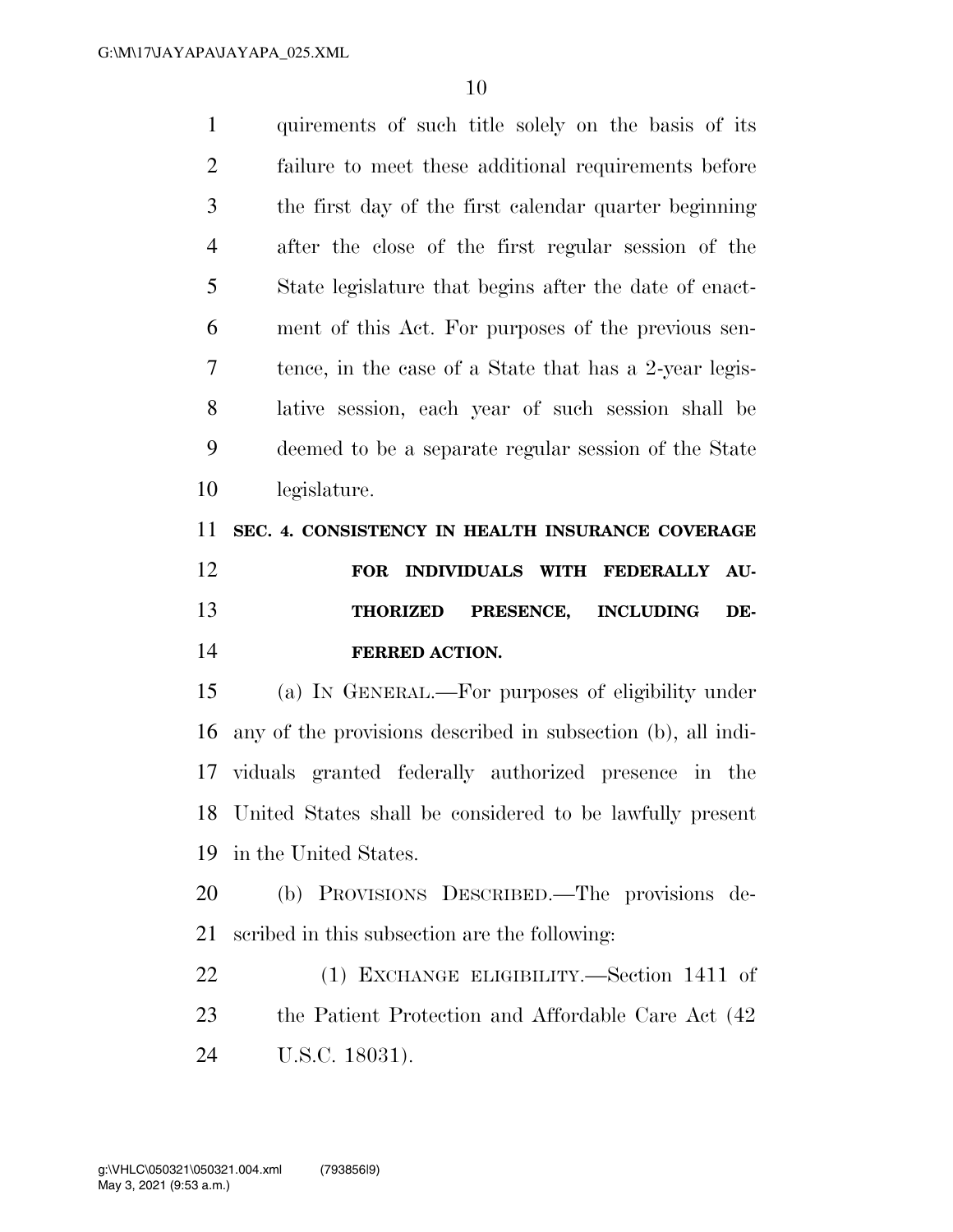| $\mathbf{1}$   | (2) REDUCED COST-SHARING ELIGIBILITY.-                      |
|----------------|-------------------------------------------------------------|
| $\overline{2}$ | Section 1402 of the Patient Protection and Afford-          |
| 3              | able Care Act (42 U.S.C. 18071).                            |
| $\overline{4}$ | (3) PREMIUM SUBSIDY ELIGIBILITY.—Section                    |
| 5              | 36B of the Internal Revenue Code of 1986 (26                |
| 6              | U.S.C. 36B).                                                |
| 7              | (4) MEDICAID AND CHIP ELIGIBILITY.—Titles                   |
| 8              | XIX and XXI of the Social Security Act, including           |
| 9              | under section $1903(v)$ of such Act $(42 \text{ U.S.C.})$   |
| 10             | $1396b(v)$ ).                                               |
| 11             | (c) EFFECTIVE DATE.-                                        |
| 12             | $(1)$ In GENERAL.—Subsection $(a)$ shall take ef-           |
| 13             | fect on the date of enactment of this Act.                  |
| 14             | (2) TRANSITION THROUGH SPECIAL ENROLL-                      |
| 15             | MENT PERIOD.—In the case of an individual de-               |
| 16             | scribed in subsection (a) who, before the first day of      |
| 17             | the first annual open enrollment period under sub-          |
| 18             | paragraph (B) of section $1311(e)(6)$ of the Patient        |
| 19             | Protection and Affordable Care Act (42 U.S.C.               |
| 20             | $18031(c)(6)$ ) beginning after the date of enactment       |
| 21             | of this Act, is granted federally authorized presence       |
| 22             | in the United States and who, as a result of such           |
| 23             | subsection, qualifies for a subsidy under a provision       |
| 24             | described in paragraph $(2)$ or $(3)$ of subsection $(b)$ , |
| 25             | the Secretary of Health and Human Services shall            |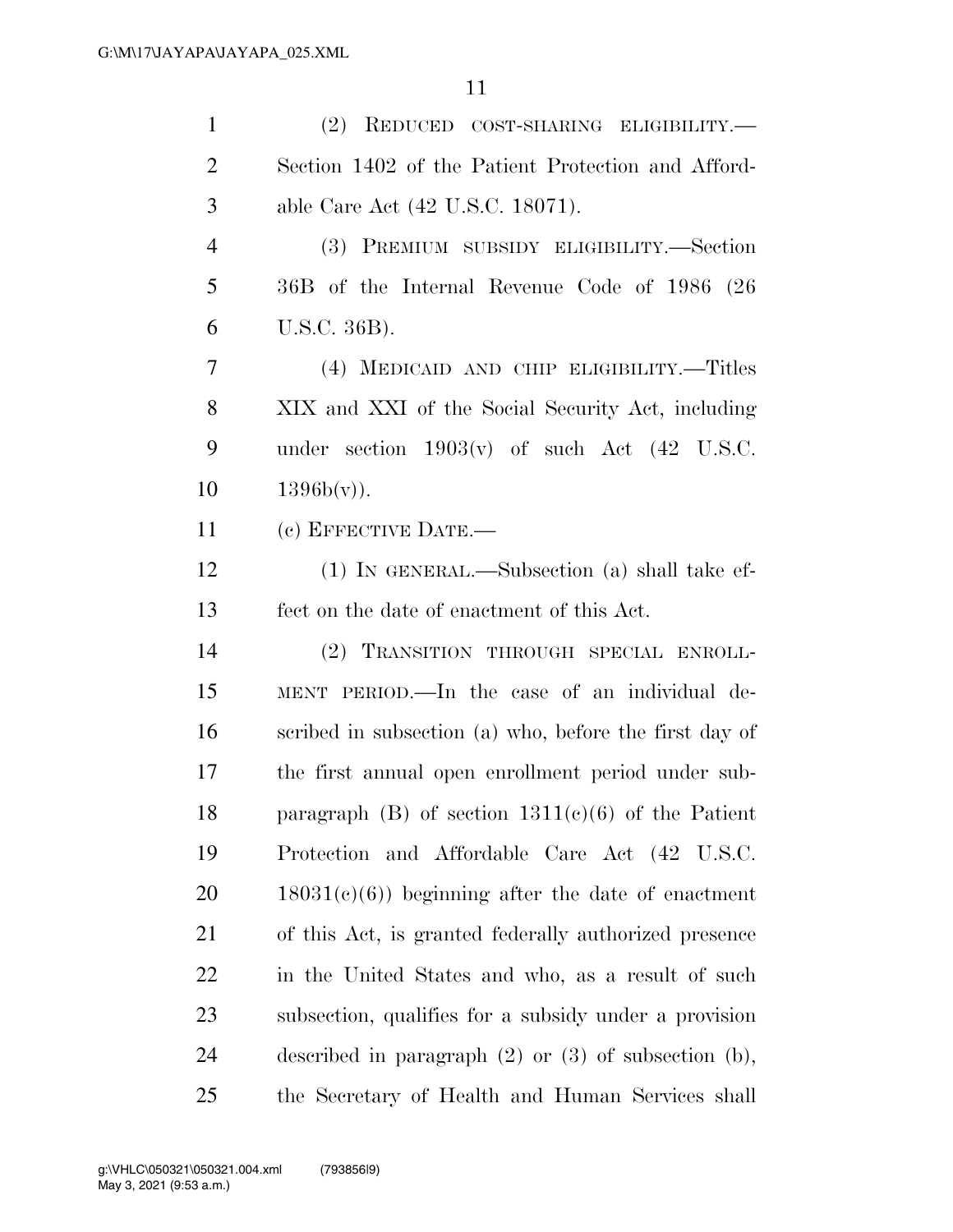| $\mathbf{1}$ | establish a special enrollment period under subpara-  |
|--------------|-------------------------------------------------------|
| 2            | graph $(C)$ of such section $1311(e)(6)$ during which |
| 3            | such individual may enroll in qualified health plans  |
| 4            | through Exchanges under title I of the Patient Pro-   |
| 5            | tection and Affordable Care Act and qualify for such  |
| 6            | a subsidy. For such an individual who has been        |
| 7            | granted federally authorized presence in the United   |
| 8            | States as of the date of enactment of this Act, such  |
| 9            | special enrollment period shall begin not later than  |
| 10           | 90 days after such date of enactment. Nothing in      |
| 11           | this paragraph shall be construed as affecting the    |
| 12           | authority of the Secretary to establish additional    |
|              |                                                       |
| 13           | special enrollment periods under such subparagraph    |
| 14           | (C).                                                  |
| 15           | SEC. 5. REMOVING CITIZENSHIP AND IMMIGRATION BAR-     |
| 16           | RIERS TO ACCESS TO AFFORDABLE HEALTH                  |
| 17           | CARE UNDER THE ACA.                                   |
| 18           | (a) IN GENERAL.-                                      |
| 19           | (1) PREMIUM TAX CREDITS.—Section 36B of               |
| <b>20</b>    | the Internal Revenue Code of 1986 is amended—         |
| 21           | (A) in subsection (c)(1)(B)—                          |
| 22           | (i) by amending the heading to read                   |
| 23           | as follows: "SPECIAL RULE FOR CERTAIN                 |
| 24           | INDIVIDUALS INELIGIBLE FOR MEDICAID                   |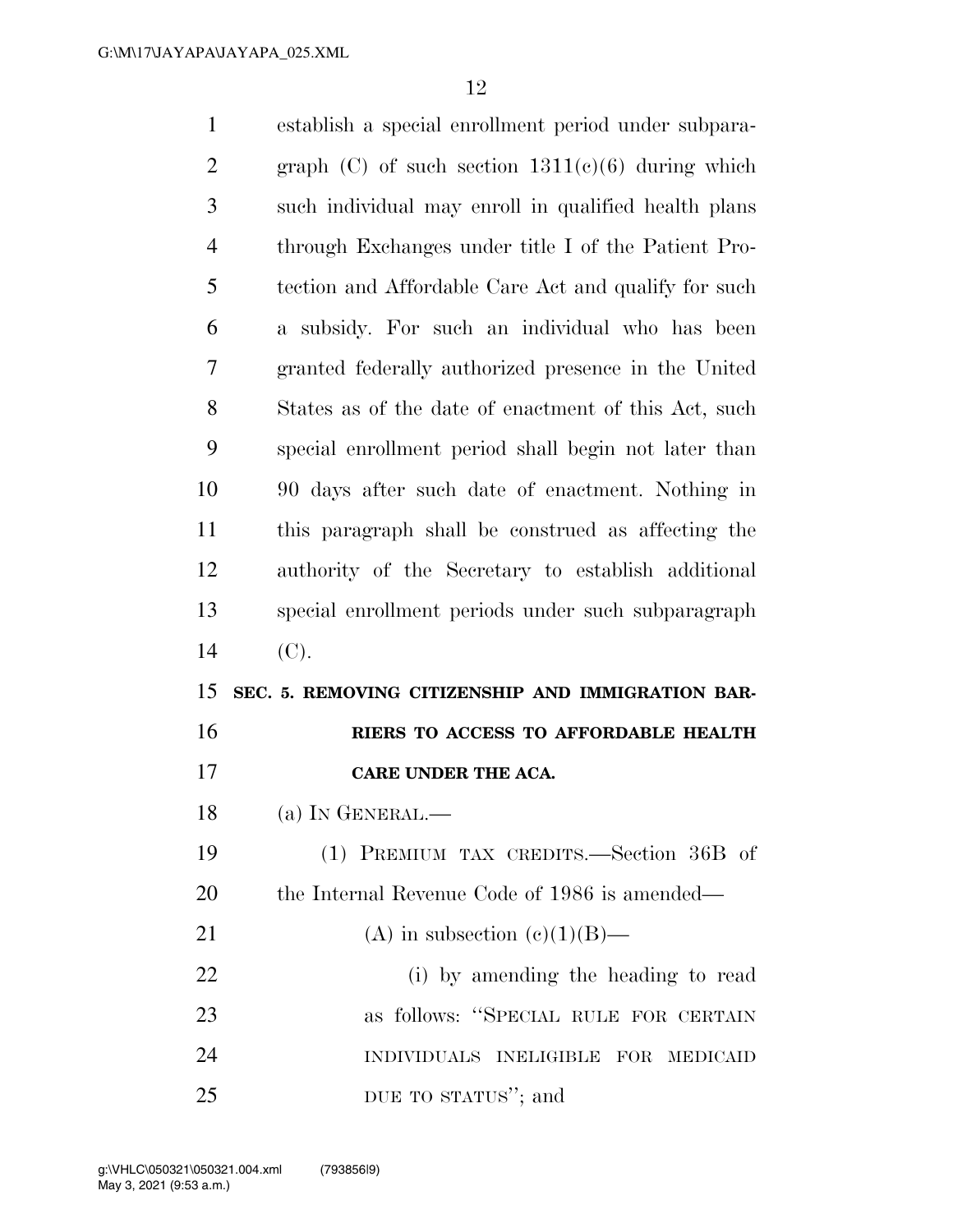| $\mathbf{1}$   | (ii) by amending clause (ii) to read as                      |
|----------------|--------------------------------------------------------------|
| $\overline{2}$ | follows:                                                     |
| 3              | "(ii) the taxpayer is a noncitizen who                       |
| $\overline{4}$ | is not eligible for the Medicaid program                     |
| 5              | under title XIX of the Social Security Act                   |
| 6              | by reason of the individual's immigration                    |
| 7              | status,".                                                    |
| 8              | (B) by striking subsection (e).                              |
| 9              | (2) COST-SHARING REDUCTIONS.—Section 1402                    |
| 10             | of the Patient Protection and Affordable Care Act            |
| 11             | $(42 \tUS.C. 18071)$ is amended by striking sub-             |
| 12             | section (e) and redesignating subsection (f) as sub-         |
| 13             | section (e).                                                 |
| 14             | (3) BASIC HEALTH PROGRAM ELIGIBILITY.-                       |
| 15             | Section $1331(e)(1)(B)$ of the Patient Protection and        |
| 16             | Affordable Care Act $(42 \text{ U.S.C. } 18051(e)(1)(B))$ is |
| 17             | amended by striking "lawfully present in the United          |
| 18             | States,".                                                    |
| 19             | (4) RESTRICTIONS ON FEDERAL PAYMENTS.                        |
| 20             | Section 1412 of the Patient Protection and Afford-           |
| 21             | able Care Act $(42 \text{ U.S.C. } 18082)$ is amended by     |
| 22             | striking subsection (d) and redesignating subsection         |
| 23             | (e) as subsection (d).                                       |
| 24             | (5) REQUIREMENT TO MAINTAIN MINIMUM ES-                      |
| 25             | SENTIAL COVERAGE.—Subsection (d) of section                  |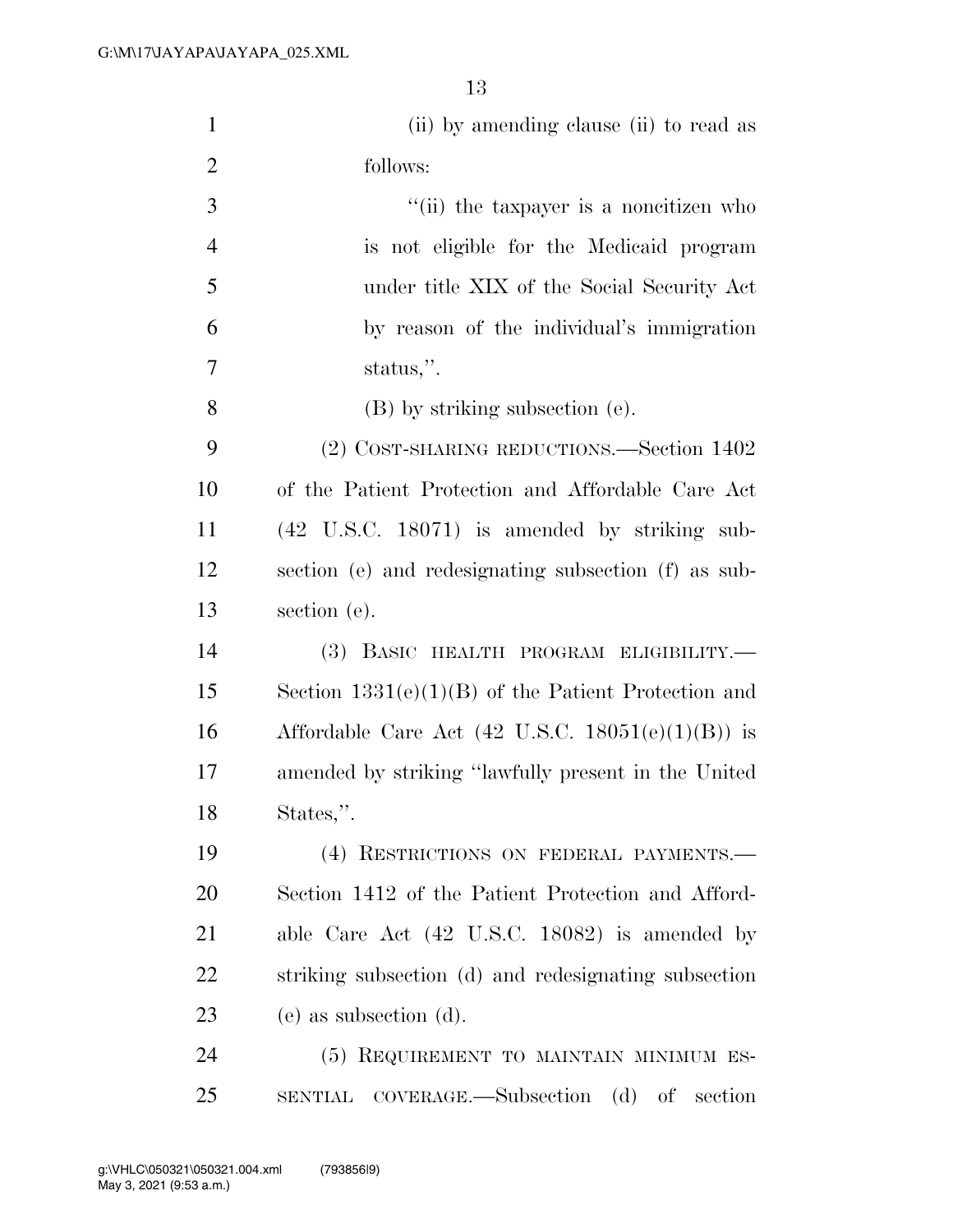| $\mathbf{1}$   | 5000A of the Internal Revenue Code of 1986 is                       |
|----------------|---------------------------------------------------------------------|
| $\overline{2}$ | amended by striking paragraph (3) and by redesig-                   |
| 3              | nating paragraph $(4)$ as paragraph $(3)$ .                         |
| $\overline{4}$ | (b) CONFORMING AMENDMENTS.—                                         |
| 5              | (1) ESTABLISHMENT OF PROGRAM.-Section                               |
| 6              | 1411(a) of the Patient Protection and Affordable                    |
| 7              | Care Act $(42 \text{ U.S.C. } 18081(a))$ is amended by strik-       |
| 8              | ing paragraph $(1)$ and redesignating paragraphs $(2)$ ,            |
| 9              | $(3)$ , and $(4)$ as paragraphs $(1)$ , $(2)$ , and $(3)$ , respec- |
| 10             | tively.                                                             |
| 11             | (2) QUALIFIED INDIVIDUALS.—Section $1312(f)$                        |
| 12             | of the Patient Protection and Affordable Care Act                   |
| 13             | $(42 \text{ U.S.C. } 18032(f))$ is amended—                         |
| 14             | $(A)$ in the heading, by striking "; ACCESS                         |
| 15             | LIMITED TO CITIZENS AND LAWFUL RESI-                                |
| 16             | DENTS"; and                                                         |
| 17             | $(B)$ by striking paragraph $(3)$ .                                 |
| 18             | (c) EFFECTIVE DATE.—The amendments made by                          |
| 19             | this section shall apply to years, plan years, and taxable          |
| 20             | years, as applicable, beginning after December 31, 2021.            |
| 21             | SEC. 6. PRESERVING ACCESS TO COVERAGE.                              |
| 22             | (a) IN GENERAL.—Nothing in this Act, including the                  |
| 23             | amendments made by this Act, shall prevent lawfully                 |
| 24             | present noncitizens who are ineligible for full benefits            |
|                | 25 under the Medicaid program under title XIX of the Social         |